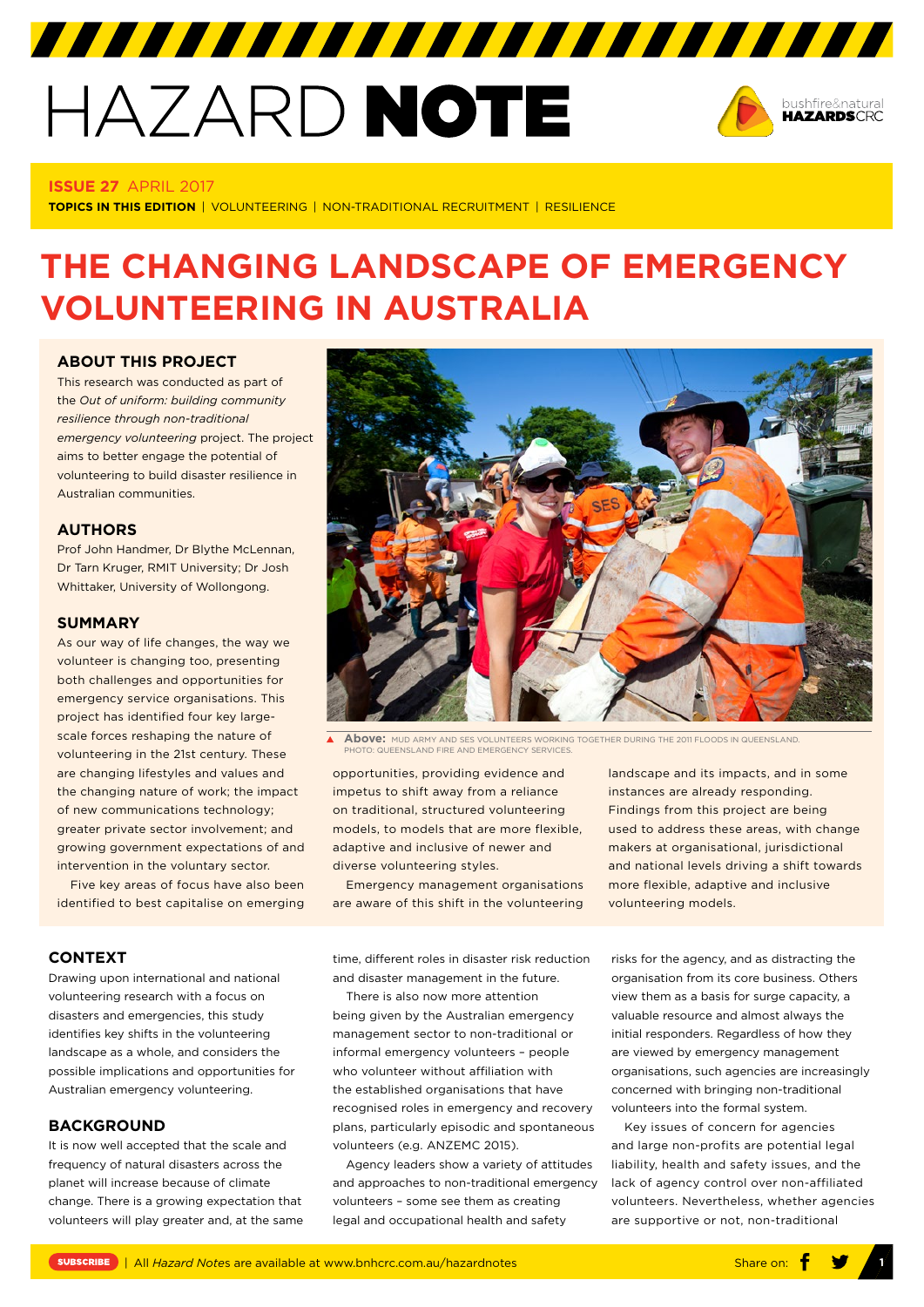

emergency volunteers are playing significant roles in response and recovery, and also in preparation and prevention. Some Australian examples of communitybased and volunteer-led groups and initiatives include the Brisbane Mud Army, Tassie Fires We Can Help, Community on Ground Assistance (Victoria), Be Ready Warrandyte (Victoria), and BlazeAid.

# **BUSHFIRE AND NATURAL HAZARDS CRC RESEARCH**

The *Out of Uniform* project has investigated current and emerging issues around volunteering and volunteers responding to disaster events, and the different factors that can influence people's participation in non-traditional emergency volunteering (Whittaker, McLennan and Handmer 2015).

The project has also investigated several case studies of non-traditional volunteering, selected to ensure coverage of different stages of disaster risk management, hazard types and types of non-traditional emergency volunteering. They include community led preparedness (Be Ready Warrandyte, see McLennan, Whittaker and Handmer 2015b), community-led recovery (Community on Ground Assistance in Kinglake, see Whittaker, McLennan and Handmer 2017), spontaneous volunteer management (Volunteering Queensland's Emergency Volunteering Community Response to Extreme Weather, see McLennan, Molloy, Whittaker and Handmer 2016 and McLennan, Whittaker and Handmer 2016), the role of volunteers from faith-based groups in recovery (Pinery fire, South Australia), digital volunteering following 2015's Cyclone Pam in Vanuatu, and a review of the national surge capacity for response that occurred for Cyclone Tracy in Darwin (1974).

The research team has brought stakeholders together to help map out risks and benefits of six strategic options for engaging with non-traditional emergency volunteering in response and recovery phases, aiming to support decision-making at a strategic level (McLennan, Kruger and Handmer 2017). This has revealed opportunities for emergency management organisations.

#### **RESEARCH FINDINGS**

A study of key shifts in the volunteering landscape and the potential implications for, and responses by, Australian emergency management organisations identified four

# **END-USER STATEMENT**

This research helps to shift the narrative around emergency volunteering from one of crisis and decline, to one of transformation and opportunity. This is in fact good news as it may be the very shift that we need to drive organisational change. This is where we must focus our energy and efforts; as communities change, so must we. If we don't, we face a very real chance of being left behind, and looking back at what might have been. Twenty years ago, Kodak were market leaders in photography and synonymous with Australian culture; today they barely exist. There must be something we can learn from this about growth and development.

Established emergency management organisations need to adapt and embrace emerging opportunities through more flexible, diverse and inclusive volunteering models and closer partnerships with community groups, businesses, and the not-forprofit sector. This will involve confronting very real challenges and barriers to current organisational structures and cultures, and the desire to often want to do it all ourselves.

Failure to accept and adapt to the changes means running a very real risk of falling behind as new voluntary and community-based organisations pursue their own ways to get involved in disaster management, powered by new technology, start up business models, very clear purpose and smart volunteer value propositions. There is much to learn from this and a joined up approach with these new 'organisations' offers a way to augment our own capacity and possibly achieve better community outcomes.

**– Paul Davis, Manager, Volunteer Development and Change,**

**Emergency Management Victoria** 

key large-scale forces of change that are reshaping the nature of volunteering in the 21st century. The major forces and trends driving change in volunteering stem from:

- changing lifestyles and values and the changing nature of work (e.g. work and commuting being more time consuming)
- the impact of new communications technology
- greater private sector involvement
- growing government expectations of, and intervention in, the voluntary sector.

A key factor in the shifting nature of volunteering is the impact of broader societal trends creating time poor and a just-in-time approach to life and work. The result of this is that more volunteers want or need a less ongoing commitment. This has led to a widespread rise in people's preferences for shorter-term, more episodic and project-based volunteering that can fit into busy lifestyles (see McLennan, Whittaker and Handmer 2015a; McLennan *et al* 2016).

The revolution in communication technology has significant implications for the way informal, post-disaster volunteering occurs, and indeed all disaster volunteering. Digital or virtual volunteering means volunteers are not tied to specific times and locations and can operate and support the disaster response and recovery from any place. Social

media and mobile technology are global and can overcome many information and communication barriers that once inhibited informal, as well as formal, responses to disasters. The enormous capacity of the Internet can enable crowdsourcing, and in particular, volunteered geographic information (Haworth 2016). Directly affected locals can provide valuable situational information about the disaster on social media and this has the potential to reach a wide audience. This rich, localised, real-time information can also have significant benefits for emergency management organisations.

The growth of private sector involvement has seen an increase in employee or corporate volunteering that occurs through diverse avenues. However, there is very little research on this type of volunteering in the context of disasters and emergencies. Private sector involvement to date has been predominantly reactive and event-based. Notwithstanding, there is evidence of more enduring private-NGO and public-private partnerships that can promote more ongoing engagement. Such partnerships may also enable greater value from skillsbased volunteering where volunteers with specific skills, training and experience are sought out by organisations and matched to specific tasks or projects.

Growing government expectations of, and intervention in, volunteering and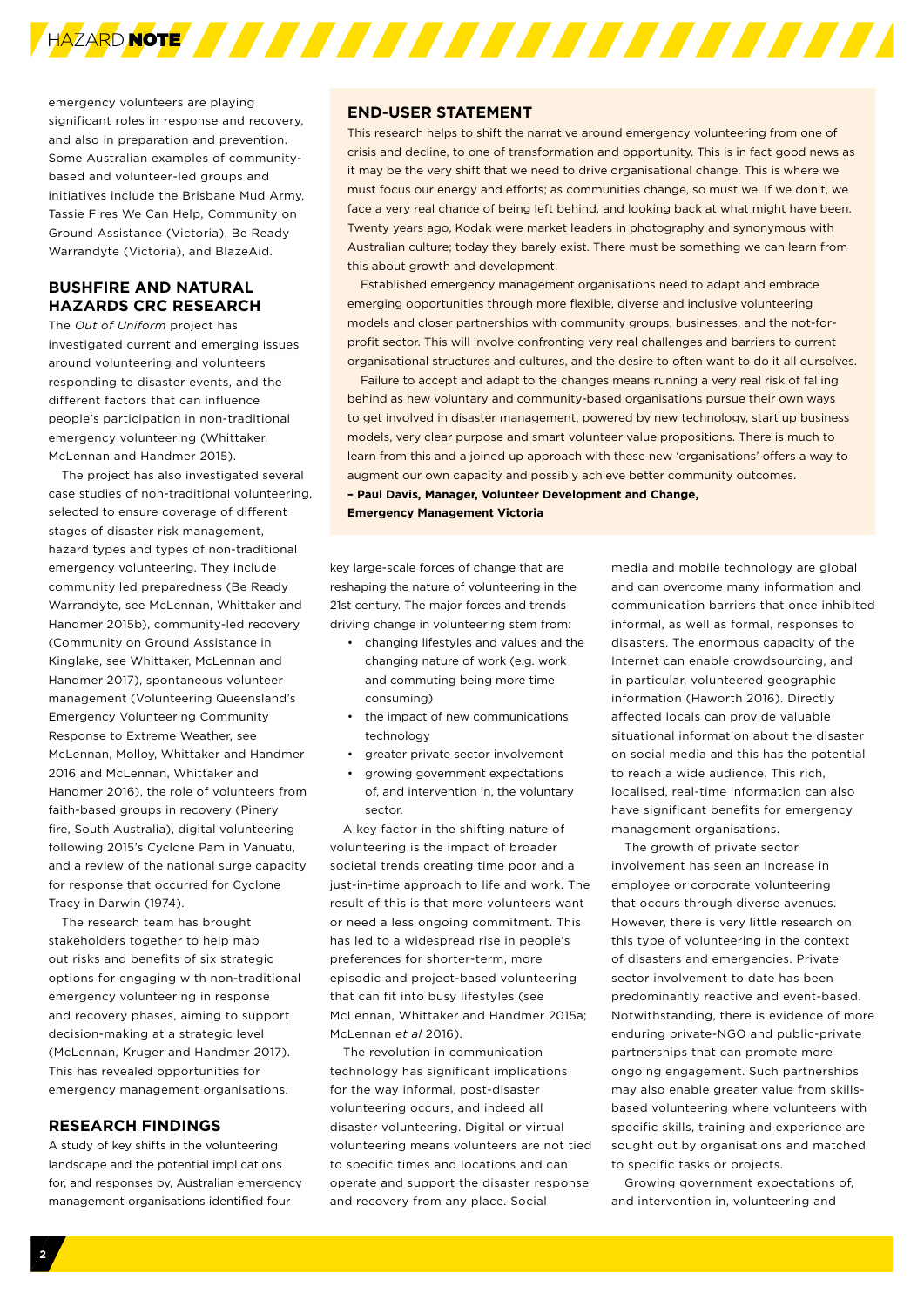



**Above:** VOLUNTEER-LED COMMUNITY GROUPS, SUCH AS BLAZEAID, WHICH BEGAN AFTER BLACK SATURDAY IN 2009 REPAIRING FENCES DESTROYED BY FIRE, WILL PLAY A SIGNIFICANT ROLE IN EMERGENCIES IN THE FUTURE. PHOTO: BLAZEAID.

the voluntary sector is also reshaping the volunteering landscape. Three main factors are influencing this: expectations associated with outsourcing services; bureaucratisation of volunteering and; a shift in public administration philosophy.

 In the context of disasters, growing government expectations of volunteers and the voluntary sector is also explicit in the policy shift towards resiliencebased strategies that emphasise community resilience, self-reliance, and shared responsibility. There is very little research on the consequences of these changes for emergency volunteering or volunteering more generally. Broadly speaking, the responses of volunteers and voluntary organisations have occurred along two divergent paths: the increased professionalisation of established nonprofits and a growth in informal grassroots level groups (McLennan *et al* 2015a).

This provides evidence and impetus for emergency management organisations of the need to shift away from a reliance on traditional, structured volunteering models, where volunteers are formally trained and accredited and stay with an organisation for long-periods, to models that are more flexible, adaptive and inclusive of newer and more diverse volunteering styles. This

will require a loosening up of existing management structures and procedures, and the development of a more diverse range of volunteering pathways and roles, including pathways that involve options for shorter-term, project-based or more casual engagements. Importantly, this may provide much needed additional support and relief for the more traditional, committed and highly-trained volunteers that will continue to form the core volunteer base of many emergency management organisations.

There are five key areas for emergency management organisations to focus on to best capitalise on emerging opportunities. They are: developing more flexible volunteer models; targeted spontaneous volunteer coordination and planning; building capacity to engage digital and digitally-enabled volunteers; building partnerships to support employee and skills-based volunteers and; establishing partnerships with existing community groups for disaster risk reduction.

The study highlights promising activity in each of these areas internationally and where available, in Australia:

• Targeted coordination and planning for informal citizen responses to disaster, including spontaneous

# **MODERN VOLUNTEERING**

It is now widely recognised that a significant qualitative shift is occurring in the nature of modern volunteering as a result of a broad transformation in the way people live and work in the 21st century. This transformation is associated with a range of factors that include the influences of cultural globalisation, mass media and access to the Internet, as well as an ageing population, changes in household composition, growing wealth and inequality, changes in the nature of community, growing individualism, shifting values and rising aspirations. A key, widely recognised factor is the rising demands and expectations of modern employment, which spurs people's growing preferences for shorter-term volunteering engagements. It is likely that growing mobility and diversity in forms of employment have also changed people's expectations of more diverse and flexible forms of volunteering.

volunteering (e.g. the Amstelland Safety Region procedures to integrate people's knowledge, skills and capacities with the formal response in the Netherlands; the Emergency Volunteering Community Response to Extreme Weather service by Volunteering Queensland that coordinates and matches spontaneous volunteers with helping organisations).

- Building capacity to engage with digital and digitally-enabled volunteers (e.g. integration experiments conducted in Canada and the United States with digital volunteering groups like Virtual Operations Support Team Canada, and early movements towards establishing a Virtual Operations Support Team network for Australia).
- Establishing partnerships with the private sector to support appropriate employee and skills-based volunteering (e.g. the Ready When the Time Comes corporate volunteer training program of the American Red Cross).
- The co-production of communitybased disaster risk reduction with existing, well-established community groups (e.g. Be Ready Warrandyte in Victoria).